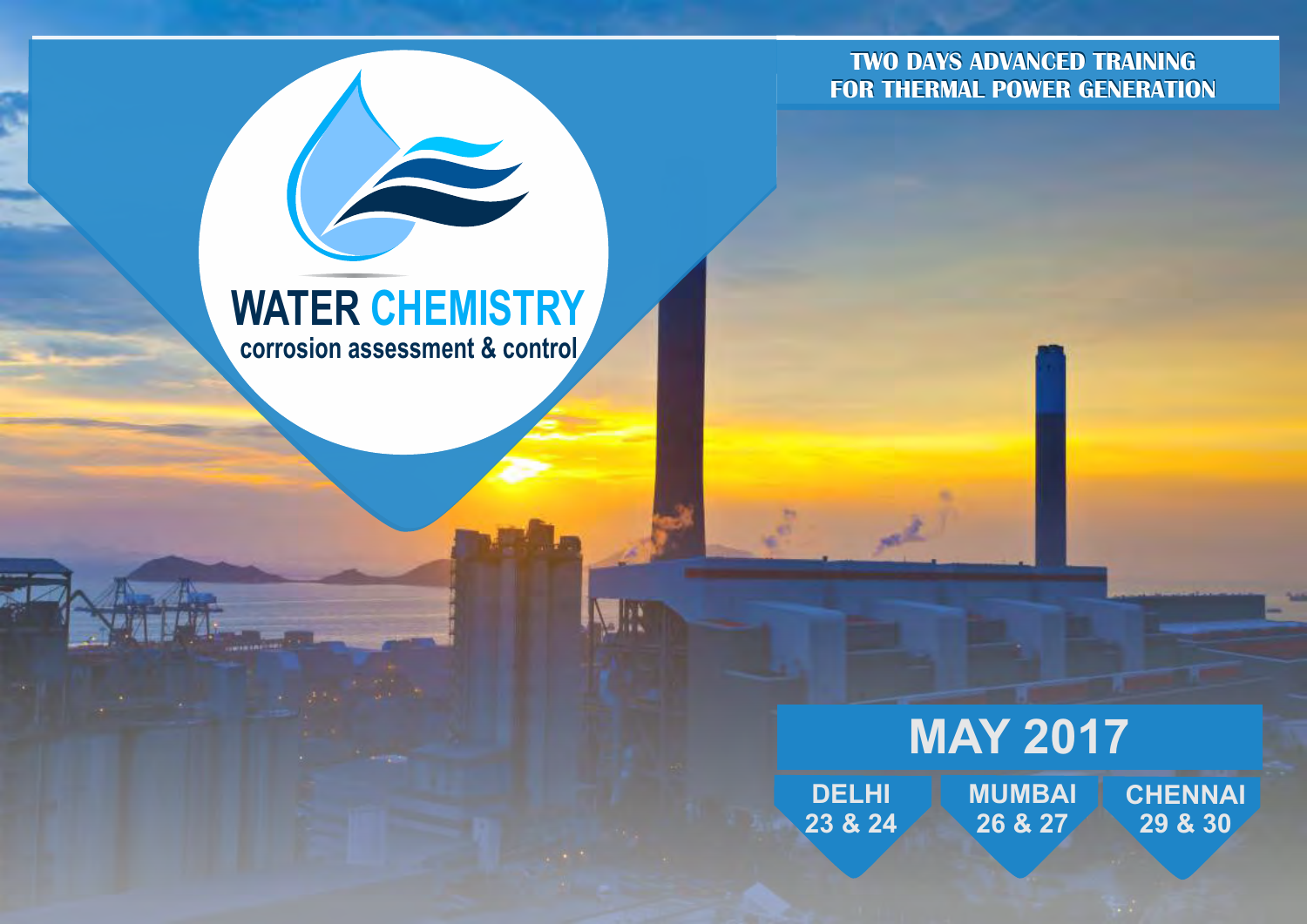

# **TWO DAY'S CERTIFIED TRAINING PROGRAM**

Corrosion is a fact of nature – and an expensive one. We, Mission Energy Foundation, a not-for-profit authority in the energy space estimate that India loses around \$70 billion or equivalent to 4 per cent of its gross domestic product (GDP) to corrosion.

Coal is a complex and relatively dirty fuel that contains varying amounts of sulfur and a substantial fraction of non-combustible mineral constituents, commonly called ash. Corrosion of metallic and ceramic structural materials is a potential problem at elevated temperatures in the presence of complex gas environments and coal derived solid/liquid deposits. Hot corrosion and erosion are recognized as serious problems in coal based power generation plants in India. The coal used in Indian power stations has large amounts of ash (about 35 - 50%) which contain abrasive mineral species such as hard quartz (up to 15%) which increase the erosion propensity of coal. Hot corrosion and erosion in boilers and related components are responsible for huge losses, both direct and indirect, in power generation. An understanding of these problems and thus to develop suitable protective system is essential for maximizing the utilization of such components.

A number of factors have renewed interest in both low- and high temperature corrosion in power generation equipment including traditional coal-fired boilers, gas-fired boilers, natural gas-fired combined-cycle plants, heat recovery steam generators, geothermal plants, environmental control systems, water treatment systems, aging transmission and distribution infrastructure, and new novel power cycles.

The two day workshop "Water Chemistry" is intended to promote a robust exchange of information on the latest research between engineers and scientists on an international scale. Learning and practical experiences shall be shared during the two extensive days of this certified workshop.

# Effects of Corrosion in Power Plants

- Reduced life of components  $\hat{\mathbf{x}}$
- Reduced efficiency of equipment **K**
- Reduced availability of plant equipment 纺
- Reduced reliability of equipment & structures **A**
- Endanger to life of people around **A**
- Enhanced maintenance 纺
- Contaminations in process fluids **A**
- Secondary failures in other associated equipment **KT**
- Higher costs of generation **K**

# **OBJECTIVE OF WORKSHOP**

"Bring best practices for reducing costs associated corrosion, train engineers who take care of corrosion with marginal impact"

# Key Takeaways of Workshop

- Learn Corrosion issues in Power Plants a
- Conceptualize Corrosion Processes and its Control a
- Study various Power Plant Treatment Processes and its Importance a
- Familiarize with Principles of Cooling Water Treatments a
- **索** Experience Sharing on Real Life Problems of Corrosion & Control
- **☆ Conceptualize Water and Water/Waste Water Management**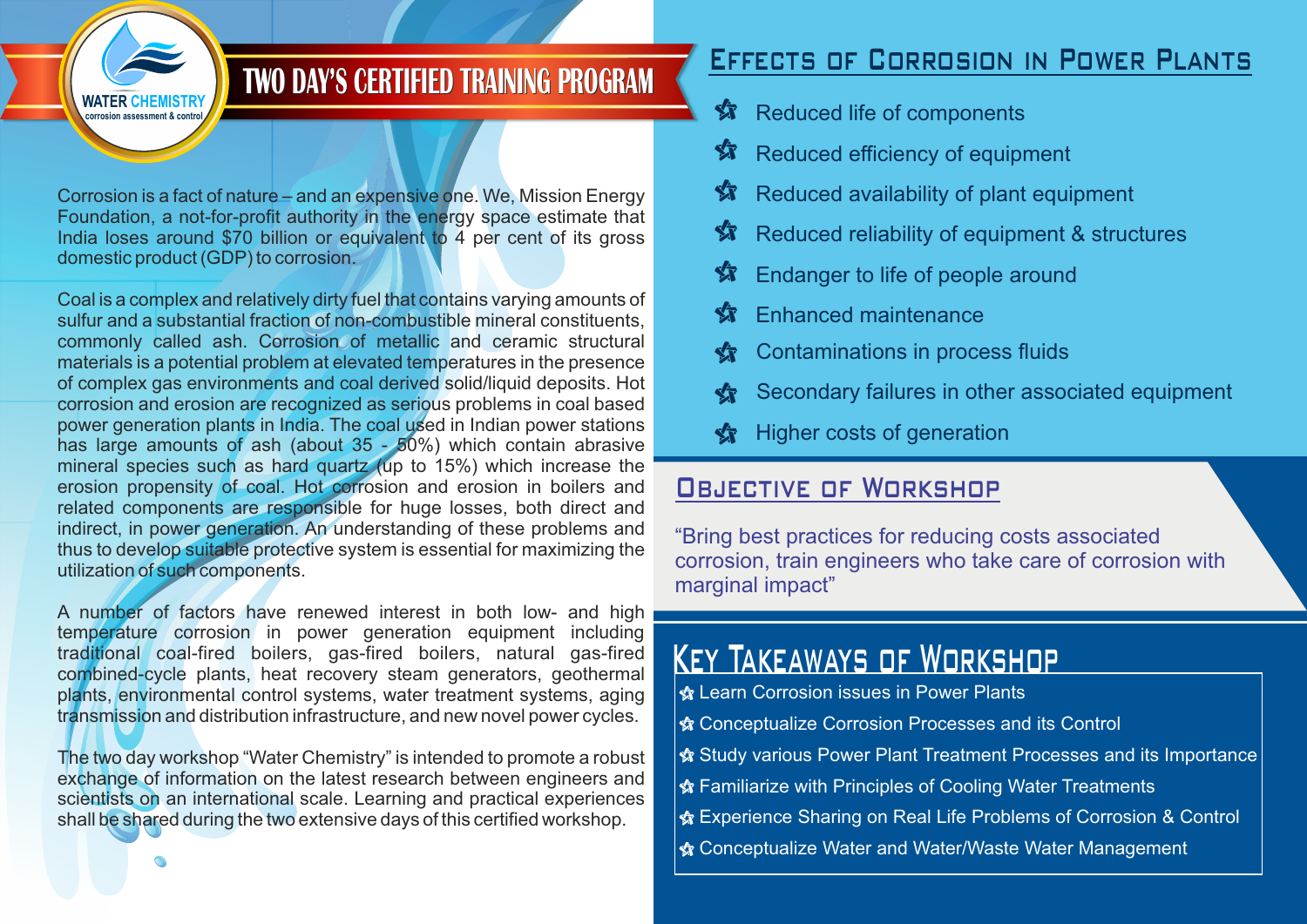# Corrosion Control in Thermal Power Plants

**Generators** Maintain low humidity levels of 35 percent or lower using a closed-loop system.

**Pipes** Install insulation with a jacket or protective coating, replace pipes with more resistant materials or improve the piping design so it has better flow geometries.

**Water chemistry changes** When chemicals or organic agents in the water (e.g., anaerobic bacteria) lead to corrosion, a water-conditioning agent may be helpful. Replacing steel components with composite lines may also be effective, particularly in nuclear plants.

#### **Turbines** Seal openings as tightly as possible.

**Controlling water and steam** Use drains or vacuums to prevent water pooling. Dehumidifiers are good for air that passes through a turbine, drying pockets of water and reducing relative humidity (rH) levels. Oil-fired boilers: Use an open system and a dehumidifier to dry the air to 20 percent rH after shutting down a boiler.

**Protective coatings** Use protective coatings on components exposed to water, the outside environment, or in areas that may experience condensation or moisture. Protective coatings or surfaces are also helpful for preventing erosion-related wear.

**Cooling stacks** Install a windshield or protective liner to prevent chemical attacks and thermal shock.

**Inspections** Regularly inspect and test components that are at risk for corrosion, even if they have protective surfaces. Such components include turbines, ducts, pipes, welded areas, areas with demineralise water and scrubber modules.



#### **Introduction**

Role of Chemistry in power plants

Fundamental Chemical Terminology

Characteristics of waters used in power plants- River, Borewell, Canals, seawater, treated waste Water

#### **Pre-treatment of boiler water**

Conventional- Clarification, Filteration, DM Plant Introduction to New Treatment Technologies- Membrane filtrations, RO, Desalination, EDI, Water, Steam quality requirements, etc.

**Boiler Water Treatment**

**Cooling Water Treatments**

**Pre- and Post- Operational Chemical Cleaning Power Plant Equipment** (Boilers, Condensers, Pipelines, CT Fills)

#### **Waste Water Treatment & Management**

Introduction to Water & Waste Water, Treatment and Management, including concepts of Water audit & Balance and Recycling



#### **Basics of Corrosion & its Control**

Introduction to Corrosion Atmospheric Corrosion Soil Corrosion Flow Accelerated Corrosion Basics of Corrosion Control

#### **Corrosion Control**

Corrosion in Boilers & HRSGs including Acid Dew Point Corrosion in HRSGs Preservation of boilers and CW Systems

#### **Corrosion Control by Cathodic Protection Corrosion of Boilers & Auxiliary**

#### **Cases of Corrosion in Power plants**

Corrosion of Condensers, Turbines, Structures Corrosion Induced damages to RCC structures

#### **Concluding Session & Certificate Distribution**

Interactive session on specific problems of the participants

# Day 1 **AGEND**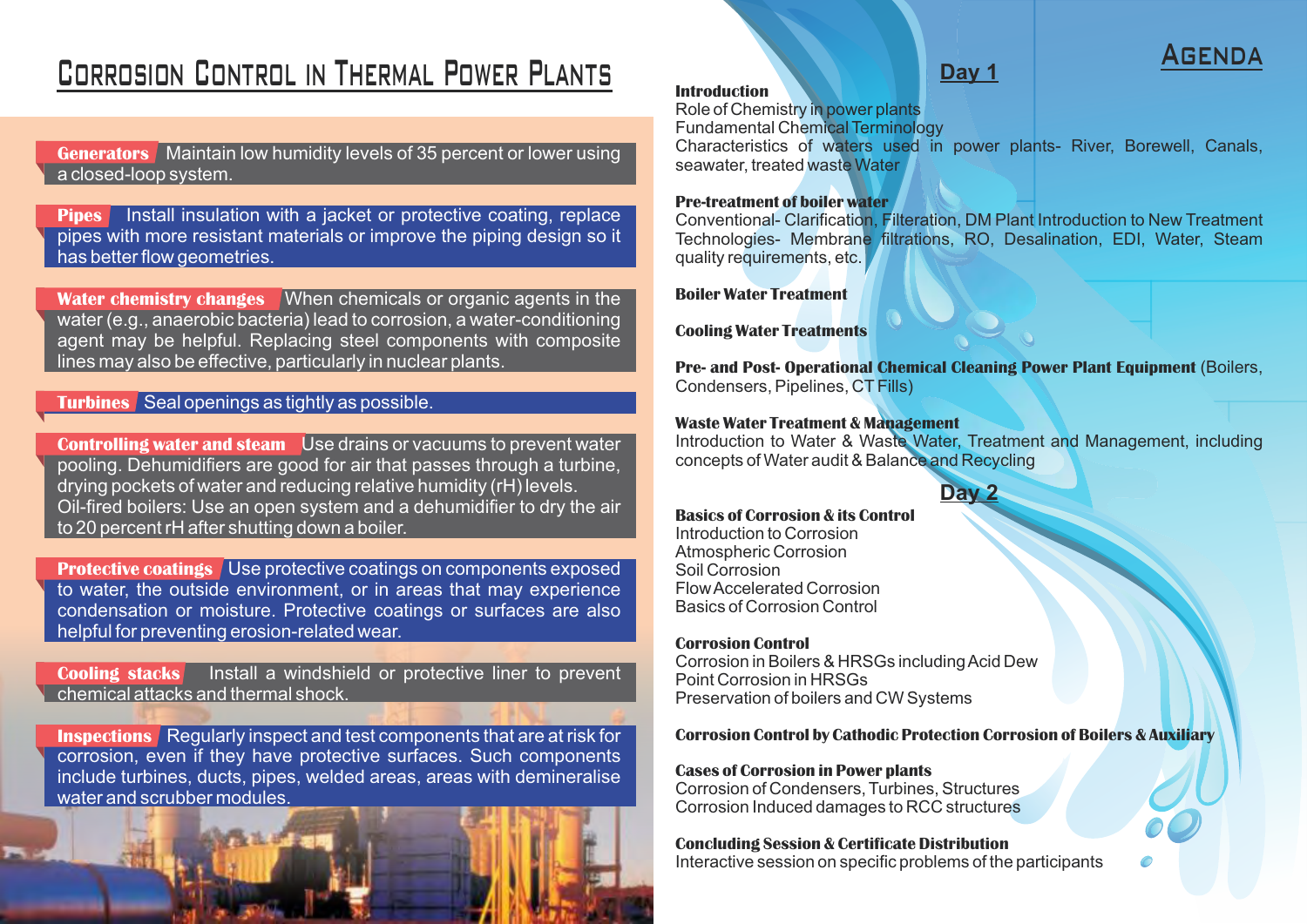## **Lead Faculty – Shri A K Sinha**

#### **Organizational Affiliations:**

Retired as Additional General Manager (NETRA) (R&D Wing of NTPC), NTPC in July 2012. At NETRA, Shri A K Sinha was heading Corrosion Analysis, Monitoring & Control; Water Treatment; Environmental Sciences and Program Office Groups. With his experience for almost 30 years is with NTPC (R&D) and prior to that, 5 years with BHEL (R&D), Hyderabad. Presently working since 2012 as



Shri AK Sinha also involved in conducting training workshops, etc for various industries & power plants. Also working as Senior Consulting Partner in Neo Green Council – Promoted by Ex- Senior Executives of NTPC to provide solutions to issues of emission, water recycling, corrosion & its control, etc.

#### **Qualifications:**

M.Sc (Electrochemistry) P.G. Dip. In Corrosion Science & Technology, Univ. of Ferrara, (Italy)

#### **Institutional Affiliations:**

Member NACE International, Life Fellow Member SAESTand IAAPC Core Member CII Aventha Corrosion Management Committee

#### **Awards:**

Best Corrosion Scientist Award from NACE International Gateway India Section in 2000

#### **Experience:**

Over 39 years' experience in Corrosion Analysis, Monitoring and Control; Corrosion Audit; Water & Waste Water Treatment & Management; Environmental Sciences and Strategic Planning of large R&D establishment & monitoring related to Power Sector.

# **Organiser lission <b>Energy**<br>○ ∪ N D A T I O N

**Mission Energy Foundation** is a persistent, private, **not-for-profit** endeavour based in Mumbai, India.

We are a micro-enterprise initiative that strives to spread knowledge in the globalising energy sector. We educate and spread technology awareness through ongoing contacts and discussions with the public and industry concerning what the future of the growing energy sector should be.

**The beginning:** A single man army with its mission to build platforms of discussion, exchange knowledge among industry professionals on core issues pertaining to growing energy sector.

**Today:** Ahuman asset working together as one endeavour that expertise in organising and delivering successful international summits involving who's who from Entrepreneurs to Academicians to Government Authorities to Technology Providers to Consultants to Industry Professionals from the growing energy sector globally.

#### **Specialization:**

*"Improving Plant Performance, Availability & Reliability by Chemical Interventions"*

#### **Mission Energy Foundation (A not-for-profit Organisation)**

003, B-16, Sector 1, Shanti Nagar, Mira Road, Thane, Maharashtra - 401107 Phone: +91 2265220770 / 71, http://missionenergy.org